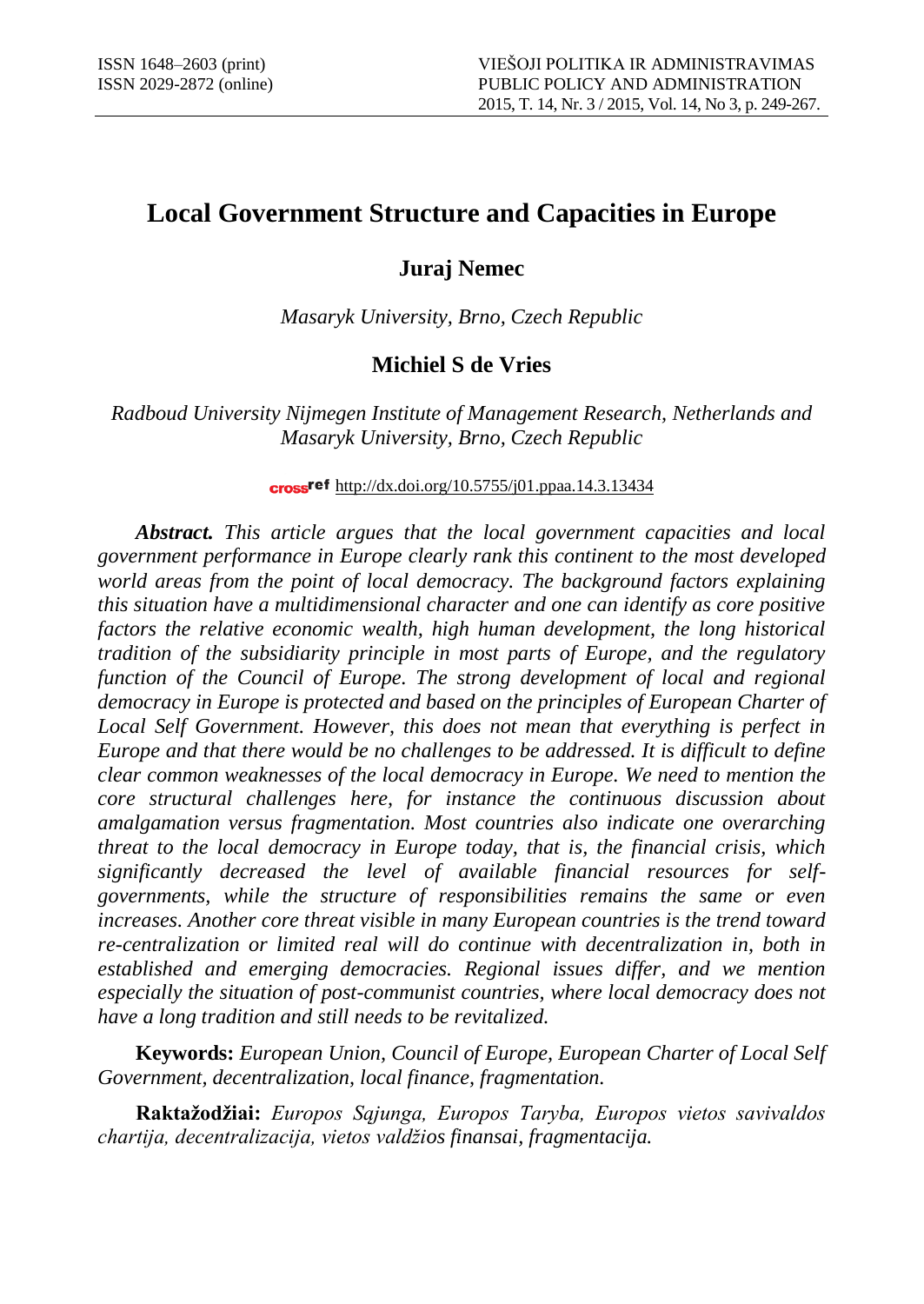## **Introduction**

Europe consists of 51 states on the World's second smallest continent. Of these 51 states, 47 belong to the Council of Europe, which thus comprises the most comprehensive common structure for European countries **(**COE - www.coe.int**)** covering 800 million citizens (Belorussia territorially belongs to this area, but is not accepted to the organization, and San Marino, Kosovo and Vatican city are also not a member of the Council).

The unifying governance structure for members of the Council of Europe, related to our topic, is the existence of specific regulations concerning the rights and roles of local governments – the existence, ratification and enforcement of the European Charter of Local Self-government (Charter - the detailed analysis of the contents of the Charter will be provided by the later text). Council of Europe members delegate their representatives to the Congress of Local and Regional Authorities **(**Congress/CLRAE**)**. CLRAE was established in 1994 to act as the voice of Europe's regions and municipalities in the Council of Europe. It provides a forum to allow for local and regional elected representatives to effectively participate at a European level. The Congress consists of both a Chamber of Regions and a Chamber of Local Authorities. The role of this Congress in Europe is not marginal – between many tools to protect interests of local and regional authorities, the Congress organizes regular monitoring visits to all Council of Europe member states with the aim to evaluate the "quality" of local and regional democracy. Recommendations from such visits are normally well respected by member states. Reports from monitoring visits are publicly available via Congress web pages and represent one of main sources for this article. This Congress provides the basic legal structure for the functioning of local government, to which all member-states adhered.

The existence of such a forum does not imply that the members are alike. As will be argued below, Europe is not at all the homogeneous area with regard to governance structures, people outside Europe might think it is. The goal of this article is to present and discuss the context and problems of, and trends in local governance in Europe. We first introduce the main lines of division in historical, political, economic and legal terms. This gives the varying contexts in which local governments on this continent have to function. Second, the capacity of local governments is assessed, and third this article addresses some recent trends in Europe to improve the capacity of local governments.

### **The Varying Context of Local Government in Europe**

This section addresses some of the main lines of divisions within Europe important for the position of local government. First we address national differences and secondly general and institutional differences directly related to local government.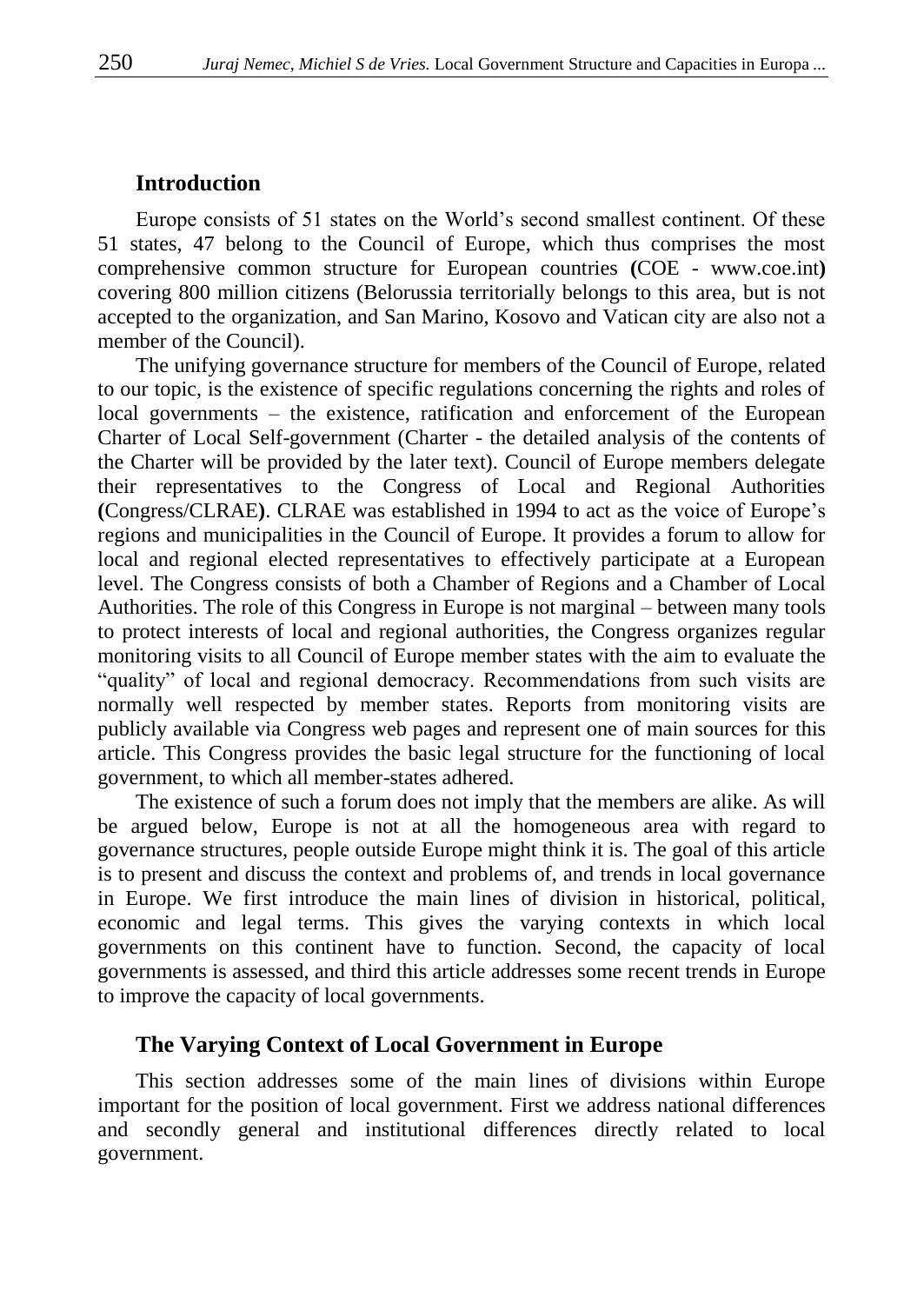#### *National Differences*

The first and most visible line is that of the *European Union* consisting of 28 of the 51 European states. The EU is important for the functioning of local government, because it adheres to the principle of subsidiarity, the organizing principle of decentralization, implying that decisions are to be taken as closely as possible to the citizens. This is laid down in Article 5 of the treaty of the European Union.

This brings us to the second line of division, partly overlapping with the division between EU and non-EU members, which is the *wealth of countries*. With regard to the wealth of nations, the Council of Europe consists of highly developed countries (OECD data), located especially in the west and northwest of it (Luxembourg and Lichtenstein have incomes of over 100 000 USD per capita). On the other hand, several developing countries also belong to this continent, too, located especially in the east (Moldova being the poorest with an income of about 1500 USD per capita).

The third line important also for local governments is the *Human Development Index*, comprising education, health and living standards [17]. One can distinguish the European countries also in this respect. There are seven countries with almost maximum scores (>0.90) on the Human Development Index. These are Norway, Sweden, Switzerland, Iceland, Ireland, Germany and the Netherlands. All other countries belonging to the EU have very high HDI-scores (0.80-0.90). Non-EU members have high scores between 0.70 and 0.80, and the one poor member of the European family, that is Moldova, still has a medium HDI-score between 0.60 and 0.70. This index is important also for local government in Europe, because it indicates, that no matter the differences, people for the most part well of. There are hardly problems with illiteracy or finding well-educated people to do the job in local government and there are financial resources to fund the activities of local government.

### *Local Government Differences in General*

As told above, the vast majority of European countries are member of the Council of Europe. Its Charter denotes the main principles of local governance in Europe that are expected to be respected by all signatures. Because of the crucial importance of the contents of the Charter (describing agreed contextual values about local democracy in Europe) we will first provide the short review of the core principles of the Charter. It first describes the principle of local self-government which should be recognized in domestic regulation, and where practicable in the constitution (Article 2). It also stipulates the right and the ability of local authorities, within the limits of the law, to regulate and manage a substantial share of public affairs under their own responsibility and in the interests of the local population (Article 3). Furthermore, local governments should have full discretion to exercise their initiative with regard to any matter, which is not excluded from their competence nor assigned, to any other authority. Public responsibilities shall generally be exercised, in preference, by those authorities, which are closest to the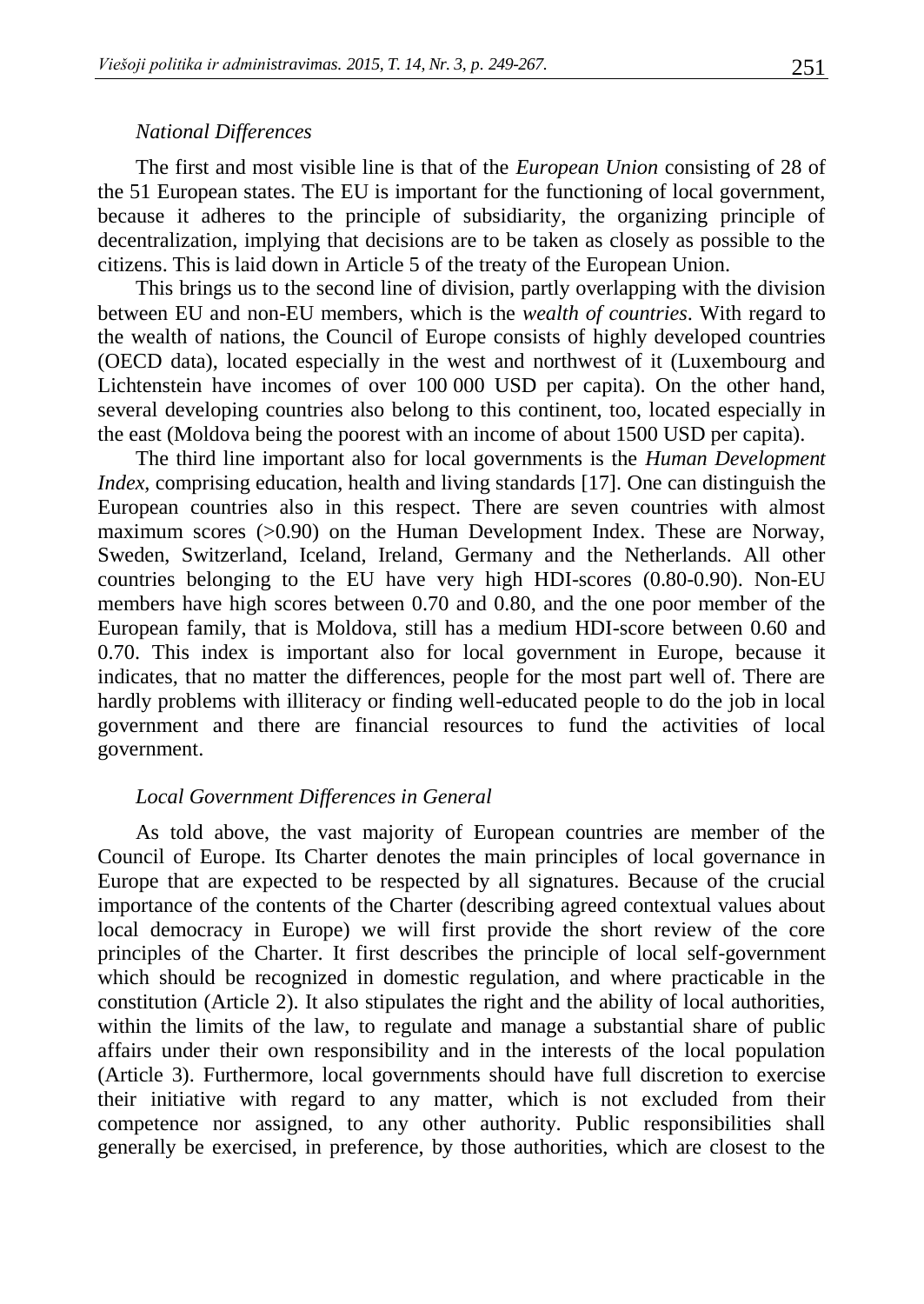citizen. Local authorities shall be consulted, insofar as possible, in due time and in an appropriate way in the planning and decision-making processes for all matters which concern them directly (Article 4). Local authorities shall be able to determine their own internal administrative structures in order to adapt them to local needs and ensure effective management. The conditions of service of local government employees shall be such as to permit the recruitment of high-quality staff on the basis of merit and competence; to this end adequate training opportunities, remuneration and career prospects shall be provided (Article 6). Local authorities shall be entitled, within national economic policy, to adequate financial resources of their own, of which they may dispose freely within the framework of their powers (Article 9). They have the right to associate with other local authorities in order to carry out tasks of common interest (Article 10) and they are to be legally protected (Article 11).

Under such a comprehensive common unifying structure one might expect that local government structures in Europe would not diverge significantly from the point of view of structural and human resource conditions, but this is not the case in Europe. We provide some dimensions of such divergence in the next paragraphs.

In financial terms - the level of decentralization measured in *expenditures of local governments -* these are in the EU on average about 12-13 per cent of GDP (2010), which is about half of the expenditures by national governments. However, even the EU is not a homogeneous entity with regard to the autonomy of local governments. In its North western part, the role of local governments is significantly more important than in the southern part. For instance, the expenditures of local government in Denmark, Sweden and Finland are all above 20 per cent of GDP, while this is less than 10 per cent in Belgium, Greece, Spain, Portugal, Austria, Slovakia, Bulgaria, and Germany (Eurostat). The situation in non-EU members from the point of view of subnational expenditures is rather critical (except for reach non EU states like Switzerland and Norway) – own revenues of local self-governments plus lump sum transfers are insufficient to cover own responsibilities and local expenditures represent very small proportion of GDP. The most critical case is Belarus, where real subnational finance do not exist.

The share of local expenditures to GDP is only one indicator for local autonomy. Another one is the ability of local government to raise its own revenues. Here also huge differences are visible in Europe. Especially in Eastern European countries, but also in a western European country as The Netherlands, local authorities are not, or only to a minor degree, allowed to collect their own revenues through local taxes and they are dependent on transfers from national government, which are provided in terms of general transfers and specific transfers. In the latter case, local governments can only use the money for policies specified by national government. Some have said that this [3, p. 29].

A third point of difference lies in the tasks of local governments and the actual service delivery under their responsibility. Local communal services are obvious local responsibility, but in many countries, for example, health care or primary education is not local but state responsibility. Countries differ to the extent to which national of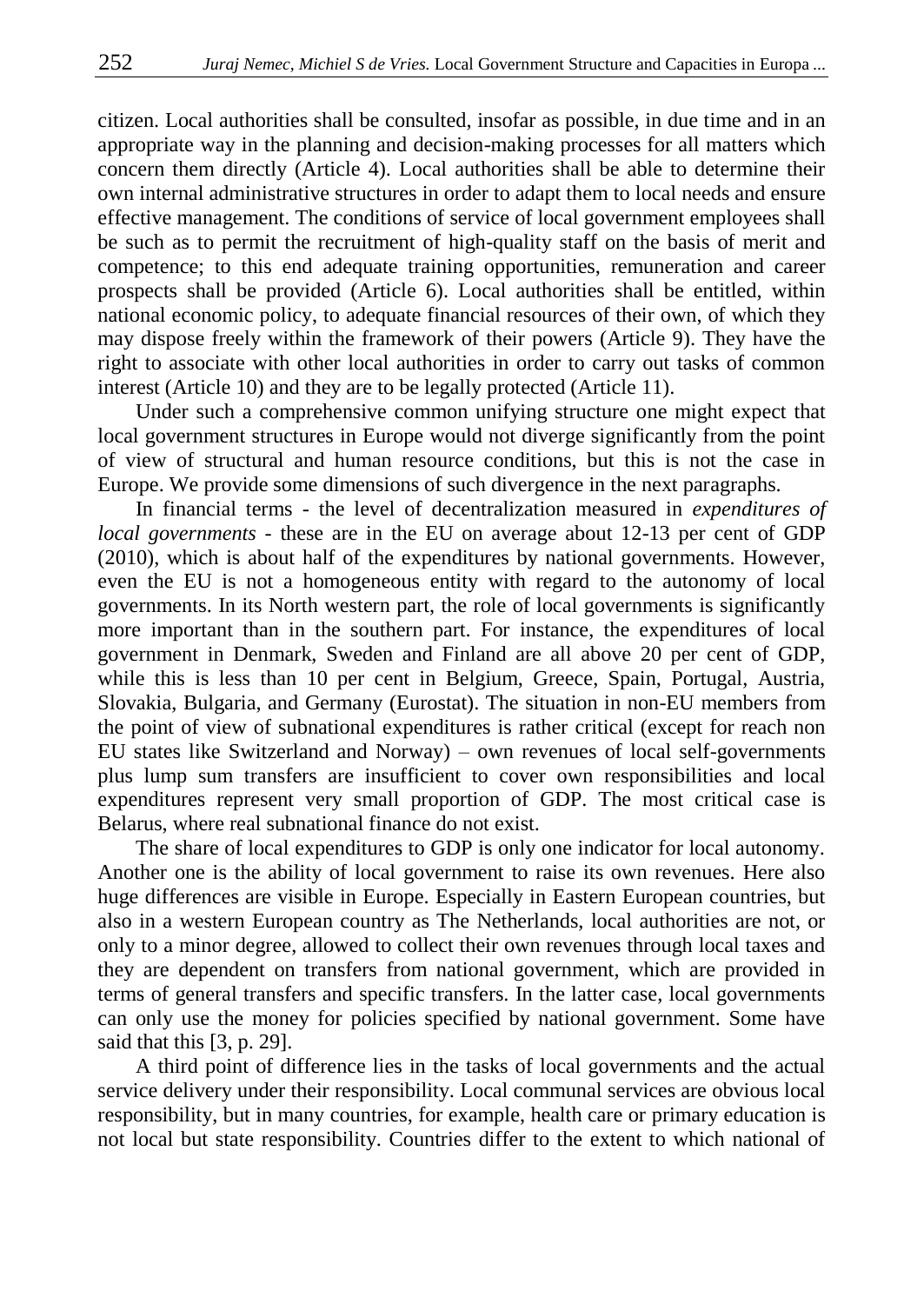subnational governments are responsible for education, health-services, housing, infrastructure, local economic development, the provision of welfare, public order and safety, social integration, culture and recreation, and sports, to mention just some of the policy areas in which local authorities could be autonomous. The tasks decentralized to municipalities in a majority of European countries concern basic education, sports, social services, urban planning, local infrastructure, culture, environment, water supply, public transport, waste management, and to a lesser extent (parts of) health care, housing, local economic development, sewage and public order and safety [2, own calculations].

Special cases are the United Kingdom and Ireland (the same principle is applied also in Ukraine, but for other reasons). Because of historical tradition, local selfgovernments' rights are still formally restricted by the "ultra vires" principle, telling that they must have statutory authority for everything they do (this means they can execute only functions allocated to them directly by law). Such a situation is formally contradictory to the Charter, telling that local authorities shall, within the limits of the law, have full discretion to exercise their initiative with regard to any matter which is not excluded from their competence nor assigned to any other authority. The Charter says in simplified way – "what is not prohibited is allowed", but the "ultra vires" principle is based on the assumption that "what is not allowed is prohibited". In real life, also because of local and Congress pressures, the "ultra vires" principle is today more a formal than a real problem – it does not seem to limit independent decision making of local self-governments in United Kingdom and Ireland too much.

Differences also exist within countries, when large cities and metropolitan areas have much more autonomy and responsibilities than small municipalities. This is, for instance, the case in Albania, Croatia, Cyprus, Estonia, Macedonia, Georgia, Germany, Hungary, Ireland, Latvia, Poland, Portugal, Romania, Serbia, Slovakia, Spain, Turkey, Ukraine, and the UK [2]. Size matters and differs within and among countries.

Probably the most interesting and differentiating issue in Europe is the size of local self-governments. Existing data (especially reports of the Congress and Moreno et al, 2012) indicate that there is no relation between the size of a country (both from the point of view of the number of inhabitants and the size of territory) and the level of the territorial fragmentation. Many European countries are characterized by a high level of territorial fragmentation and especially the existence of really small municipalities. Illustrative cases are Armenia with the smallest municipality consisting of 37 inhabitants and Herstappe in Belgium with about 87 inhabitants. Also worth mentioning in this regard are the Czech Republic with more than 6000 municipalities per 10 million inhabitants and Slovakia with almost 3000 municipalities per 5,5 million inhabitants.

On the other hand, Europe counts 71 metropolitan areas with more than half a million inhabitants [6], including Moscow (15 million inhabitants), Paris (11 million) and London with 10 million inhabitants. According to Warner [19], suboptimal local government size raises two concerns: 1) capacity - small size can lead to inadequate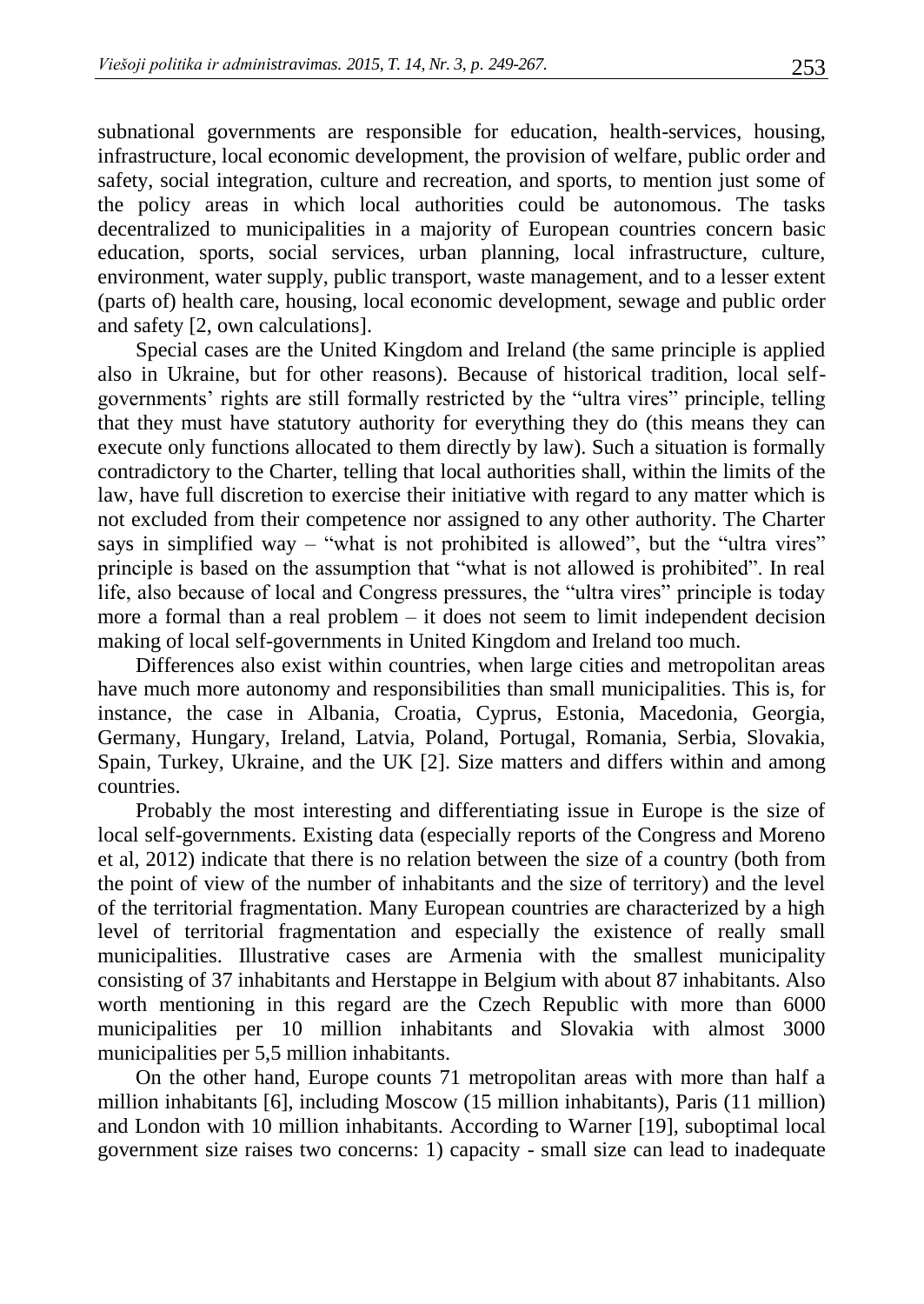financial or managerial capacity and 2) fragmentation - lacking economies of scale undermine efficiency. She concludes that the smallest governments are least attractive and least able to play effectively and efficiently in market systems for public service delivery. This denies many rural areas the opportunity to effectively explore the benefits of service delivery innovation. At the metropolitan regional scale, the problem of suboptimal government size is the problem of fragmentation and the inability to coordinate and finance service delivery across the metropolitan region.

#### *The Internal Structure of Local Government: Commonalities and Differences*

In general, a local government consists of a political part, including a council and a mayor, and an administrative body, where the administrators conduct their work. However, that is where the similarities end. In some countries the mayor is elected through direct elections (f.i. Bosnia, Croatia, Poland, Slovakia), in others he or she is elected/appointed by the local council (f.i. Denmark, Czech Republic, Estonia, Georgia, Germany, Spain), and in still others he or she is appointed by higher authorities (f.i. Netherlands, parts of Belgium). In addition, the period for which the election/ appointment is valid, varies between one year (in Ireland) and six years (in for instance Netherlands). Most frequent is a four-year period. Sometimes, as in Austria and Belgium, procedures even vary within the country.

Although one might think the mayor to be the most important office in local government, this is not the general case. The role of the mayor is sometimes limited to a purely symbolic one, often limited to chairing the local council, sometimes responsible for public order and safety, and often he or she is the head of the administration and responsible for the internal organization of the municipality. However, for example in Ukraine or Moldova, the mayor is  $-$  according to the law  $$ the highest executive level of the local self-government.

For most countries the main "legislative" local self-government bodies are the elected assemblies, that is, local councils. The supreme power in a municipality does not lie in the mayor's office, but in the local council, which in Europe is nearly always democratically elected by universal suffrage (in some countries proportional system applies – f.e. Moldova). Specific problem is the local government in the capital of Azerbaijan – Baku. The Council of Europe severely criticized this country by recommending it to: "recognize municipalities as decentralized institutions exercising public power as part of the overall public administration, reconsider substantially and clarify the division of tasks and powers between parallel structures of local public administration, transferring the most important local public competences to municipalities and allocate sustainable financial resources to municipalities, commensurate with their competences, and ensure that municipalities can freely dispose of their resources within the scope of their powers. Finally, the Congress calls on the Azerbaijani authorities to enact a law on the special status of the capital, Baku, to consider providing a system of democratic election for the local government of Baku city." (Council of Europe,  $23<sup>rd</sup>$  session, Feb. 2013)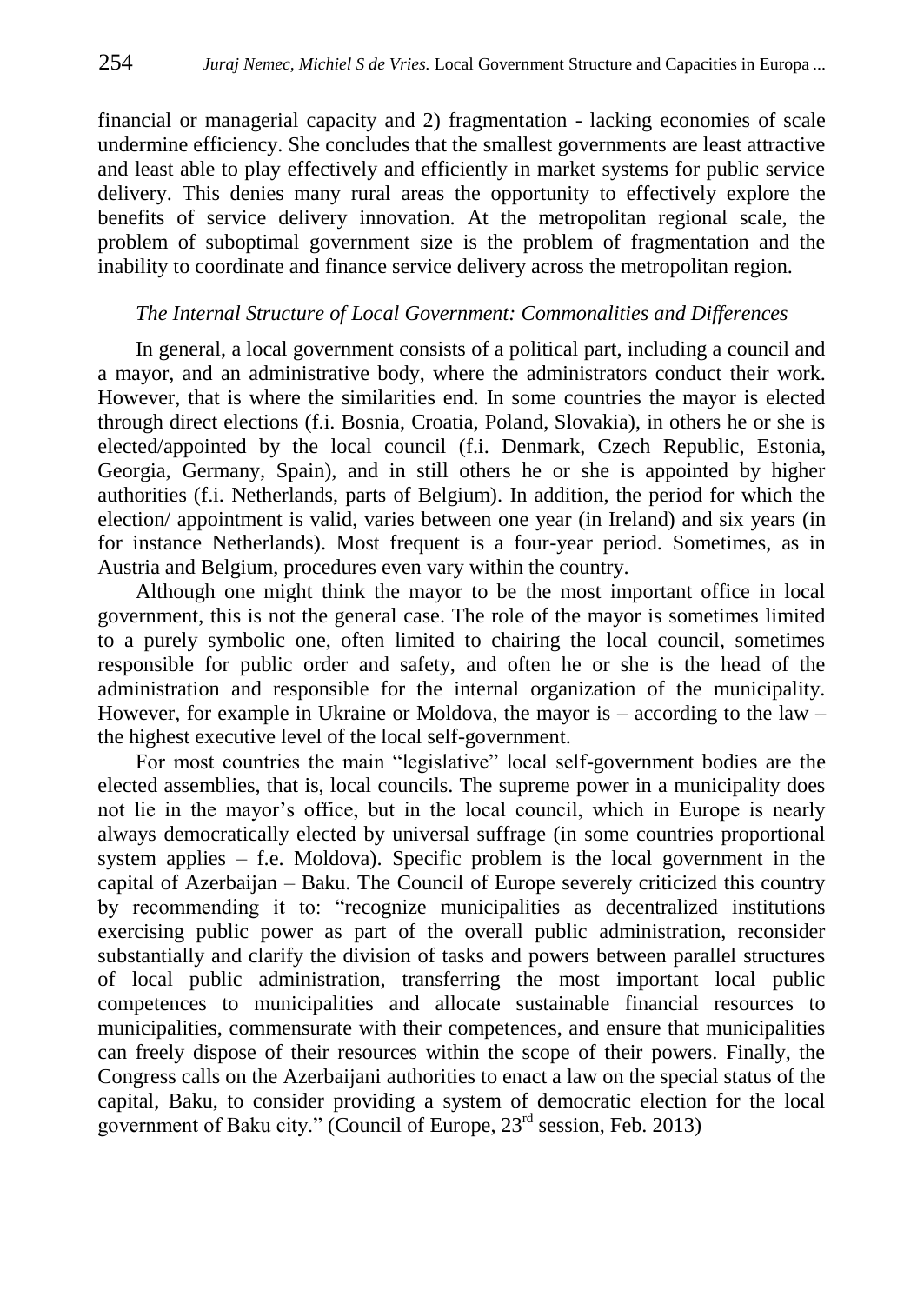### *Explanations for the Variance in Europe's Local Government Conditions*

The analysis above indicates on the one hand a common framework, as laid down in the charter of the Council of Europe, which all member countries have ratified (some of them with reservations). On the other hand huge differences are seen in the institutional and organizational structures. Partly these differences can be explained by the national context in which municipalities function. The distinct features – membership of the EU, wealth and human development - can explain part of the variance. Some scholars tend to explain the variance by cultural differences, mainly in terms of religion – the Protestant North versus the Catholic South and the more Orthodox east. Others see a lasting historical influence of the Napoleonic conquests, which introduced centralization and limited the powers of previously autonomous cities in the countries conquered by France around the turn of the  $18<sup>th</sup>$  and  $19<sup>th</sup>$ century. Goldsmith and Page suggested an explanation in a combination of geographical factors, democratic legacy, economic development, and path dependencies [11].

Especially the case of the United Kingdom and Ireland indicates that path dependence plays an important role. The "ultra vires" principle, mentioned above, is the "non-written" source of the legislation and it is very difficult to depart from it. Path dependence may also influence the level of fragmentation or levels of the administrative oversight over self-governments (countries with strong central state tradition are less ready to trust to capacities of self-governments and to the principle of subsidiarity.

Interesting cases are transition countries. In theory, during the transformation from centralistic to democratic structures, starting nearly much from "zero", these countries got the opportunity to introduce optimum solutions and optimum models (however, in reality many obvious optimum solutions do not exist). Interestingly, politics, power play and defending vested interests, seems to be the main determinant of the processes of transformation in this region. The most visible case is the creation of regional structures – established not in the first phase of transformation, but often as part of the EU accession process. The dominance of political arguments over rational arguments express themselves, for instance, in the outcomes of political decisions on decentralization, the creation of subnational units and their functions, and for instance, reforms in local government, such as amalgamations.

For instance, if we just look at new EU member states in Central Europe, we see that Bulgaria with 7.5 million inhabitants created 28 regions, Czech Republic with 10.5 million inhabitants now has 14 regions, Hungary with 10 million inhabitants has 23 regions and Poland with 38 million inhabitants has 16 regions. It is visible that other than "factual" factors determined new territorial structures in these countries.

In addition, the vast differences in tasks allocated to local governments vary not because public choice theory and research tells that some policy areas are better taken care of at the local level and others fare better when under the responsibility of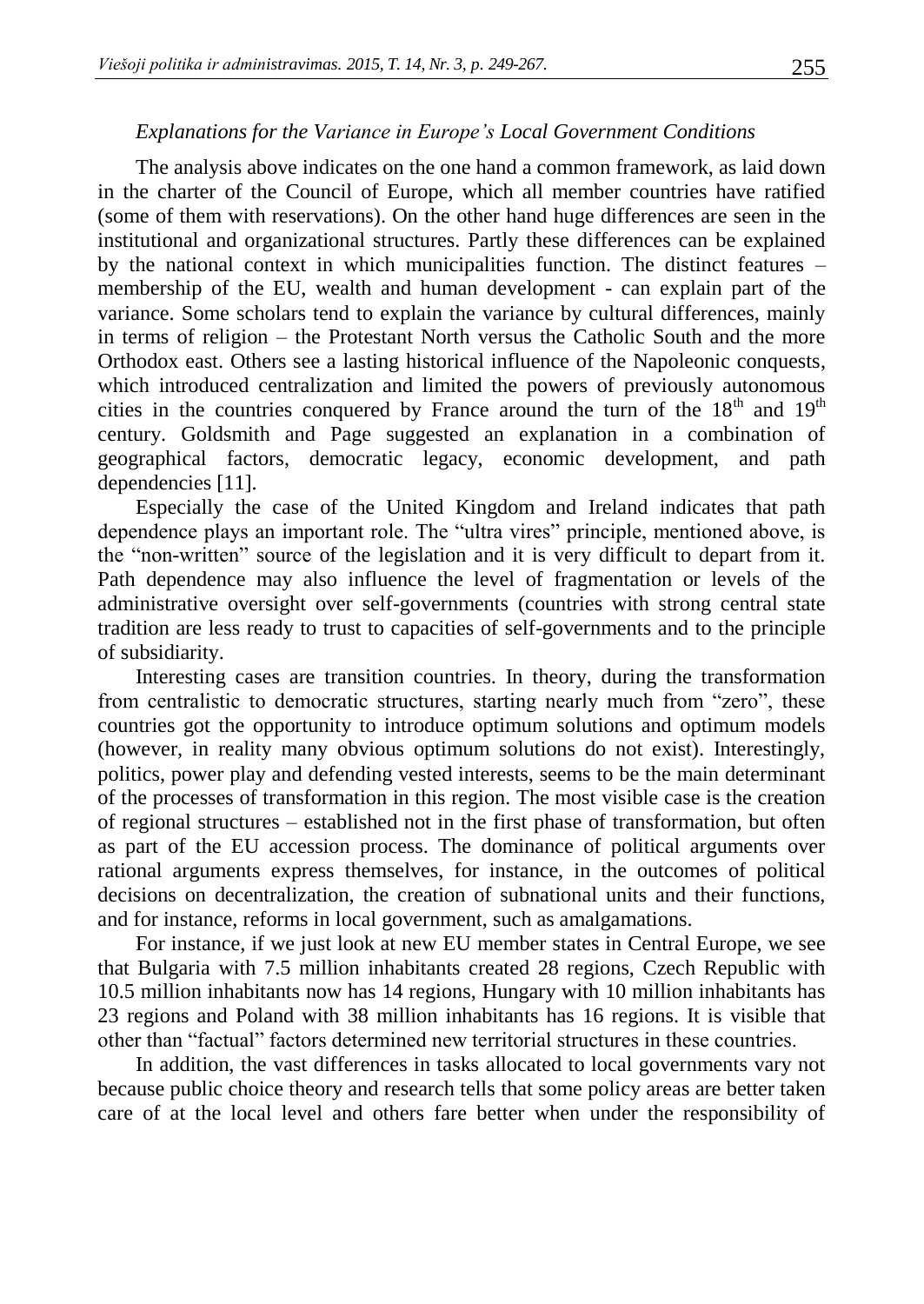national government. Rather, political interests and conflicts seem to determine the outcomes of such processes.

The same goes for decisions about at present popular municipal amalgamations. The process is full of conflict, ideology, fear, and negative side effects. First, many of the arguments used by policy makers in support of amalgamations just reflect ideological framing as opposed to genuine reasons for amalgamation [cf. 5].

### *Summarizing the Context of European Local Government*

The above suggests that local government in Europe on the one hand performs within a rather specific context, certainly in comparison to other regions in the world. There is a clear legal framework for local government - ratified by most of the European countries and based on the subsidiarity principle – that assures a substantial role for local government as well as legal protection and its ability to recruit highquality staff based on merit and competence. Furthermore, the majority of European countries are relatively wealthy and the population enjoys a high to almost maximum human development. All this is favorable for the position of local government in Europe.

Because of path dependencies, historical and cultural factors, the division among EU-membership lines and the dominance of strategic instead of substantial arguments, but also because some questions do not have definite answers (like fragmentation versus amalgamation), one can still witness huge differences in the structure, the autonomy and responsibilities of local governments as well as in their position vis-à-vis higher authorities. The question is how these differences impact on the opportunities and challenges local governments in Europe face. The next section will address the main challenges of local government in Europe and will argue that the degree to which these varying contexts affect the current issues regarding local government capacity can be relativized.

#### **Issues of Local Government Capacity in Europe**

How do local governments in Europe perform? This section addresses that question. First we give an overview of the scarce data on satisfaction of citizens about their city administration and their opinion about the situation in these cities. These data are derived from the Urban Audit, a project conducted on behalf of the European Commission, monitoring how citizens perceive quality of life in their home cities. In 2012, 41.000 people were interviewed in 79 European cities and 4 urban agglomerations. One of the questions related to the quality of administrative services in these cities. In 53 of the cities surveyed, a majority of respondents consider that their city's administrative services help people efficiently. In 7 cities, the level of agreement equals or exceeds 70%. Luxembourg (77%), Aalborg, Antwerp and Zurich (all 72%) have the highest level of agreement, while Palermo (17%), Napoli (19%), Roma (21%) and Bratislava (28%) have the lowest. In 67 cities, a majority of respondents consider that their city's administrative services can be trusted, and in 21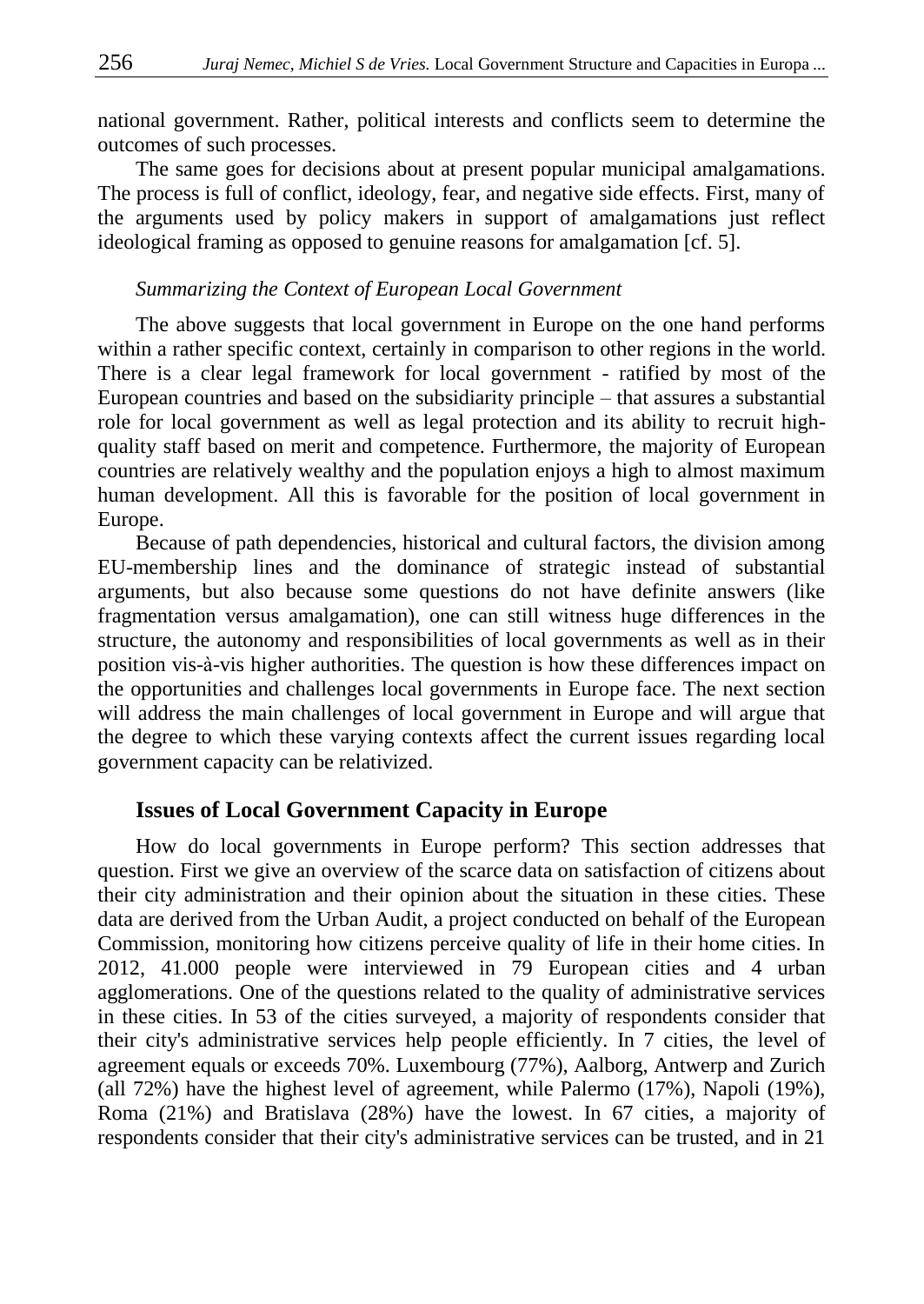cities at least 70% of respondents share the same view. A majority of respondents agree with this statement in 67 out of the 83 cities surveyed, and in 12 cities, at least three quarters of them agree. Luxembourg, Zurich (both 87%), Aalborg (83%) and Munich (81%) recorded the highest scores for this question (ibid, p98), while Palermo (24%), Prague (28%), Bratislava and Napoli (both 29%) have the lowest [7, p. 12].

The satisfaction with regard to public spaces such as markets, squares and pedestrian zones, their satisfaction regarding the availability of retail shops and green spaces, and the perception of safety is high. In all but one city, a large majority of respondents says they are satisfied with the lives they lead; and a majority of respondents is satisfied with the place where they live. The satisfaction with schools and educational establishments and the satisfaction regarding the state of streets and buildings in respondents' neighborhoods is somewhat lower (p. 9), although in most cities, still a majority of the respondents that have an opinion about such things, are satisfied.

Within European cities, the citizens seem to have good life and they are in general satisfied with the performance of the municipal administration. The differences in opinion reflect especially the North-South difference, that is, the level of decentralization, and the West-East difference, that is the level of national wealth [cf. 5]. In countries where the share of public expenditures by local governments is higher, the citizens are also more satisfied about local governments' accomplishments, as is the case in relatively wealthy countries compared to the less well-off countries.

Hence, the main challenges are not to be found in the for Europe favorable contextual conditions such as the political or judicial situation, the socio-economic situation of the country involved, historical determinants, et cetera, although the concrete country conditions might explain part of the variance in local government performance. Nor are the main challenges likely to be found in human resource conditions, referring, to illiteracy or lacking capability of local government leadership, or the absence of skills in the administration.

Political and socio-economic situation in the country may but must not influence the performance of local governments, depending on local conditions. Decentralization and the principle of subsidiarity are very much based on assumption of vital local democracy and high level of participation of citizen in local issues. However, this is not really true for all European countries, with positive and negative examples both in "East" and "West" or "North" and "South". Challenges in the "East" may be partly "historical" - citizens in transitional countries are still not well prepared to effectively control politicians and bureaucrats (neither on central, nor on local level) – which is hardly a surprise after the long period of former regime. Many, especially older people, still think that the state "donates them its services" and they must be satisfied with any quality provided.

Currently the core challenges are mainly structural and institutional – elaborated on below. First we address the new trend in Europe from decentralization towards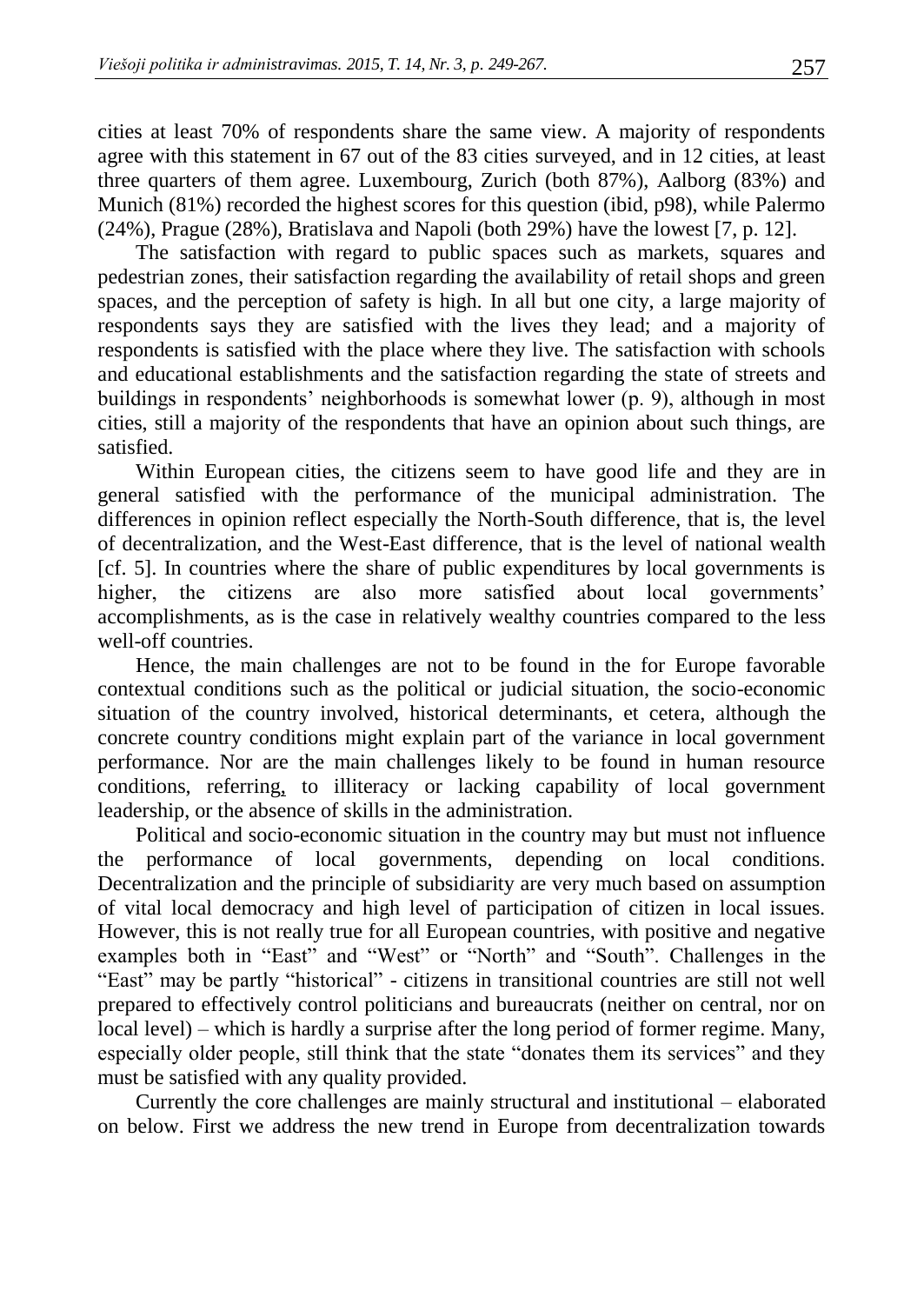centralization, second, the trend to consolidate local governments, and third, the growing financial problems of local governments.

### *From Decentralization to Centralization*

As to the intergovernmental relations between local and national government the challenge is situated especially in the continuing changes in the relation, from centralization to decentralization and recently back again [cf. 4; 13]. From the 1980s onwards to the middle of the first decade of the new millennium, there were widespread trends of decentralizing powers and authority to the subnational, especially local level.

Since 2005 a reversal of this trend is seen, especially in those countries that decentralized the most, be it out of New Public Management ideas, or because of external pressures to do so, like in the transition countries and Turkey, for whom it was a requirement to become members of the EU [13]. In 2004, this incentive ended for the 10 Central European countries, who did indeed become EU-members, while in Turkey it became apparent around 2010 that the EU became too hesitant in accepting its membership.

The consequence was that decentralization-processes ended and reversed in processes of re-centralization. Those countries which were decentralized furthest out of NPM ideas, like the UK, started so-called joined-up government, partly because of the frustration of central government that it had lost its capacity to act as a coordinated, single actor, out of which attempts to strengthen policy capacity of the center emerged [Halligan, in: 13]. The countries involved, achieved this re-centering by 1) implementing institutional and procedural measures to increase horizontal coordination, for instance tightening legal frameworks, limiting the discretionary powers of local governments, and through intersectoral policy programs in Finland, or the creation of a Prime Minister's Delivery Unit in England, 2) a shift from letting-go strategies to a restoring strategy in which especially the prime-minister's office is increasing its political control, and 3) by increasing the audit capabilities out of visions of strategic management, coordination and vertical coordination. Peters et al (2011, introduction) conclude: "many presidents and prime ministers are attempting to find ways of restoring their capacity to govern from the center".

The Anglo-Saxon and Scandinavian countries are not the only ones in which recentralization is visible. According to the German Reinhold Schnabel more and more people are criticizing the concept of federalism, asking whether the system has become outdated. For these critics, the structure of 16 federal states, with 16 state parliaments, and 16 state governments with their dozens of ministers, state agencies and thousands of officials has become an unaffordable model. In Germany in 2005, the Federal State ordered tax equalization as well as limits on state borrowing,

Gellén [9] mentions similar tendencies in Hungary and describes these reformsteps by the labels of concentration and centralization affecting the entire corpus of administration. On January  $1<sup>st</sup>$  2013 Hungarian central government took over the responsibility for schools from local self-governing authorities. Saltman [15] gives a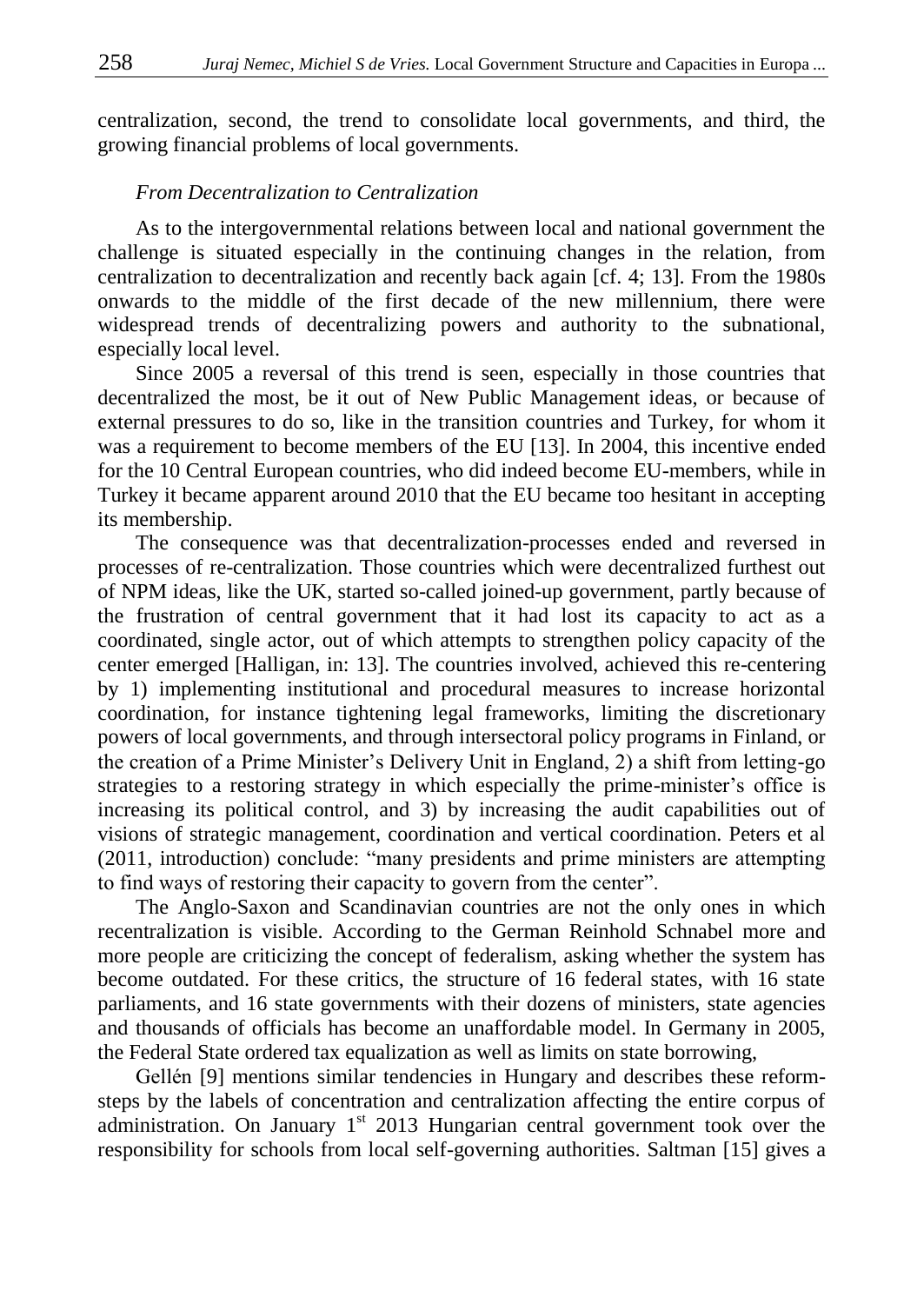nice overview how the tendency to decentralize health care has seen a reversal from the early 2000s onwards, first in Scandinavia, but later on also in Germany, Netherlands and Poland. Pola [14] describes similar tendencies in France and Italy, and the most striking example is of course Russia under Putin [10; 16]. The latter argues that in Russia one can witness "significant strengthening of presidential power and its expansion to a regional level through a new institution of Plenipotentiary Representatives of the President of the Russian Federation established in eight federal districts". Furthermore, "the proposed direct election of governors was annihilated. Today governors are elected by local parliaments, and candidates are those as advised by the President". Seliverstov and Leksin conclude; "It is clear that in recent years we have witnessed a noticeable strengthening of central power in its relationship with the regions. This was reflected in the formation and strengthening of the *vertical,* as well as in a whole set of measures associated with the concentration of political and economic powers in the presidency and the federal government." [16, p. 141].

## *Consolidating Local Government*

A second trend, affecting institutional conditions witnessed in Europe, is the tendency to consolidate subnational government [cf. 5]. First, in Scandinavian countries, Denmark decreased the number of municipalities from 275 to 98 between 2000 and 2010; Finland went from 436 to 342; and Iceland from 124 to 77. In Western Europe, the process of consolidation also continues. The Dutch continue incremental amalgamation to a current number of 400 municipalities, compared to 500 in the early 2000s, and it plans to reduce the number of municipalities to no more than 150 during the second half of this decade. Within roughly the same period, the 12 provinces will be reduced to five counties. Ireland plans to consolidate local government and reduce the number of regions from eight to three. In 2012, Turkey, with a population of approximately 74 million, decreased the number of municipalities from 2950 to 1375. In Greece, the 1997 *Capodistrias* Plan reduced the number of municipalities from 5825 to 1033, although its original plan was to end up with 500 municipalities.

Turning to Central and Eastern Europe, in 2004, Macedonia reduced the number of municipalities from 123 to 84 based on the Ohrid Framework Agreement. Georgia reduced the number of local governments from 998 to 64 in 2006 after the Rose revolution. Beginning in 1998, Latvia encouraged local governments to amalgamate with the intent to reduce the number of local governments from 542 to 102. No local government would have a population under 4,500 and the average would have to rise to about 23,000 people [8, p. 7].

In other countries, amalgamations are on hold, but the autonomy of small communities is nevertheless reduced by the required intensified cooperation between them or between them and a central city. This happened in Hungary, where the government introduced "multipurpose micro-regional associations", which can comprise up to 65 municipalities around a larger town. It is also evident in the Czech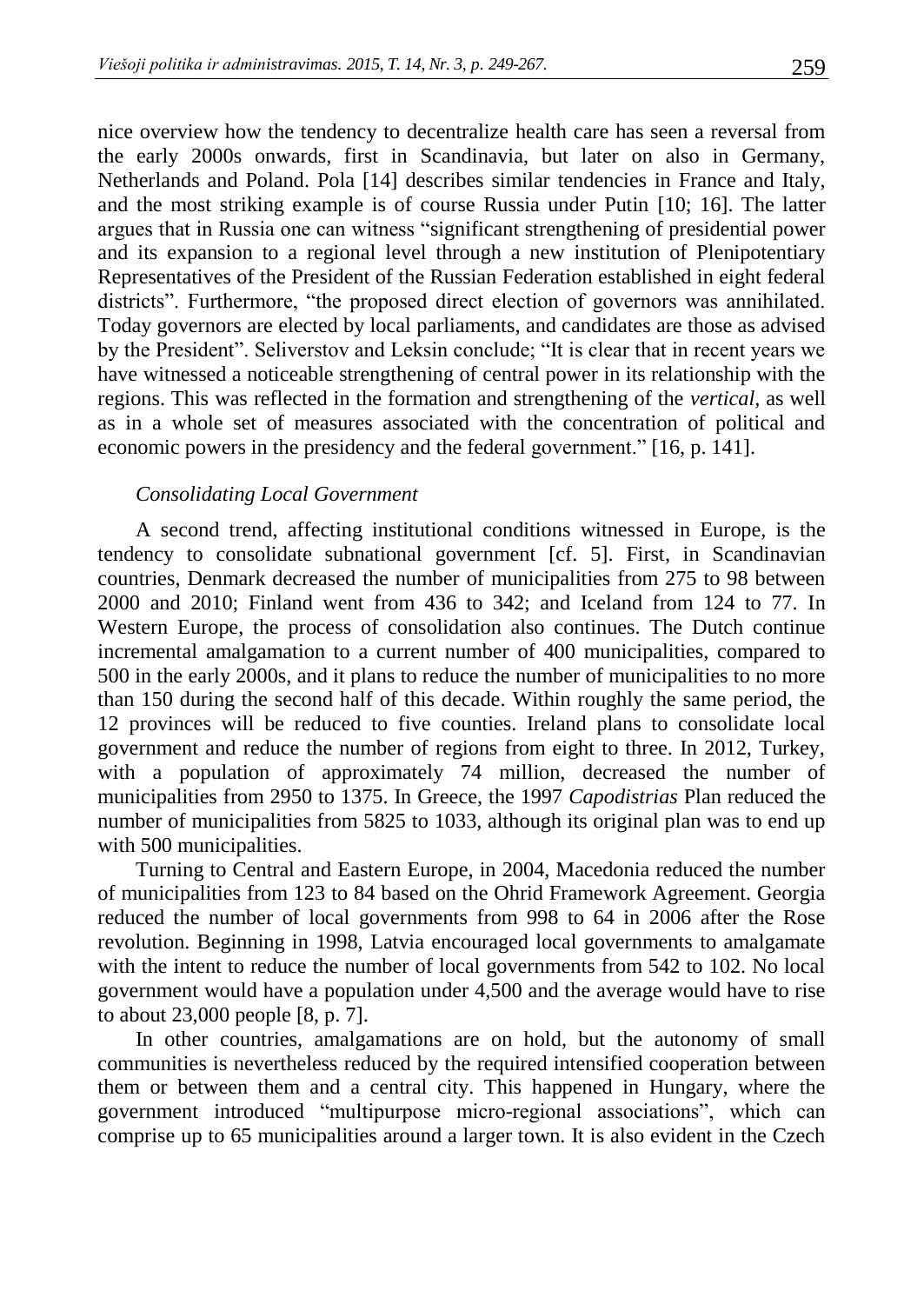Republic where municipalities cooperate intensively, especially in the areas of regional development, tourism and environmental protection, and somewhat less in social infrastructure, energy, transport and waste disposal, and in order to receive European subsidies [18]. The only country with clear plans to increase the number of municipalities was Lithuania. This plan was a result of the substantial amalgamation activity in the 1990s that reduced the number from 581 to 56. This process created municipalities that were too large according to the Lithuanian government  $[cf. 5] - in$ 2015 also Georgia started to return back by increasing number of local units, officially on the base of the same argument.

#### *The Problematic Financial Situation of Local Governments in Europe*

The third major challenge for local governments is posed by their financial situation. Only looking at the European Union, the total local government debt is estimated to be around 1 trillion US \$, or about 6% of total GDP. In all countries, the municipal debt sharply increased between 2007 and 2010 (Table 1). Especially in countries like Spain, Germany, Turkey and Ireland the situation is becoming grave as municipal debt is nowadays higher than the yearly local revenues and the increase in debt during the crisis is sharply increasing. In Spain, debt doubled in four years, as it did in Slovenia and Bulgaria (In the latter two cases the increase came from a minimum base).

Apart from Moldova, Russia and Bulgaria in all countries the municipal debt is higher than 25% of local revenues (Table 2). If the "critical" level is somewhere between 50 – 100%, depending on the concrete situation, the problem is pressing in at least four countries. In absolute values, according to the most recent statistics, taking Germany (80 million inhabitants), the total municipal debt is about 135 billion Euros and in Netherlands (16 million inhabitants), the municipal debt is 51 billion Euros in mid-2013.

In Finland, local authorities nowadays hold 70 per cent of all public debts. Of course, there are differences in the debt problem even when the local finance systems – with regard to deregulated local borrowing- are similar. (For example no increase is seen in the Czech Republic compared to massive increase in local debt in Latvia).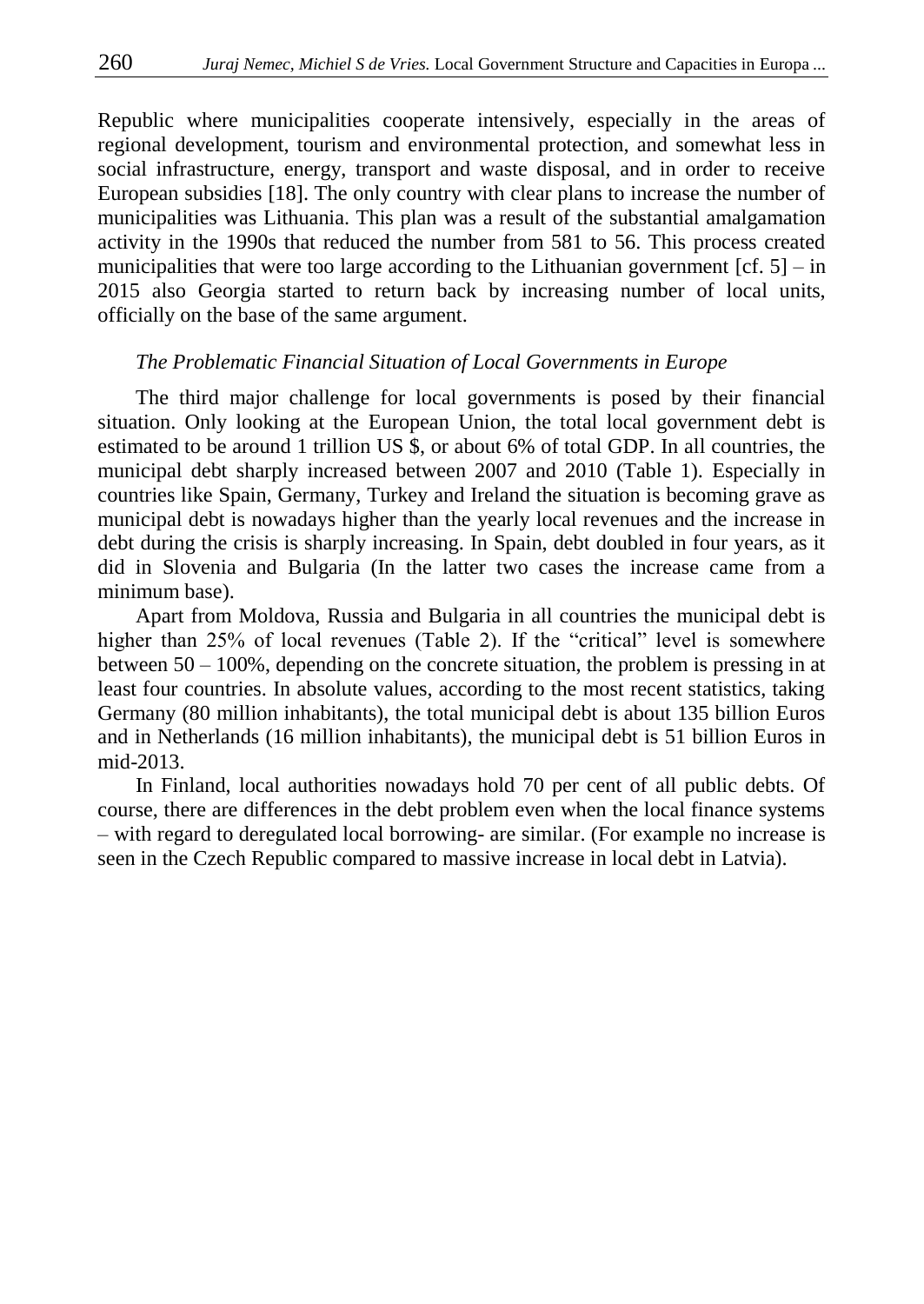| Country      | 2007             | 2008             | 2009             | 2010             | <b>Increase during the crisis</b><br>(2010/2008) |
|--------------|------------------|------------------|------------------|------------------|--------------------------------------------------|
| Norway       | 9.6              | 9.8              | 11.7             | 12.6             | 29                                               |
| Netherlands  | 7.1              | 7.3              | 8.0              | 8.4              | 15                                               |
| France       | 7.2              | 7.5              | 8.2              | 8.3              | 11                                               |
| Italy        | 8.0              | $\overline{8.1}$ | 8.6              | $\overline{8.3}$ | $\overline{2}$                                   |
| Denmark      | 6.3              | 6.6              | 7.3              | 7.2              | $\overline{9}$                                   |
| Finland      | $\overline{5.3}$ | $\overline{5.4}$ | 6.6              | 6.6              | 22                                               |
| Latvia       | $\overline{3.3}$ | $\overline{4.1}$ | $\overline{5.8}$ | 6.4              | $\overline{56}$                                  |
| Sweden       | $\overline{5.6}$ | $\overline{5.5}$ | $\overline{5.5}$ | $\overline{5.6}$ | $\overline{2}$                                   |
| Portugal     | 4.2              | 4.5              | $\overline{5.1}$ | 5.2              | 16                                               |
| Germany      | 4.9              | 4.8              | $\overline{5.2}$ | $\overline{5.2}$ | $\overline{8}$                                   |
| Belgium      | 5.0              | 4.8              | 4.8              | $\overline{5.1}$ | 6                                                |
| U. Kingdom   | 4.6              | 4.7              | 4.8              | 4.9              | $\overline{4}$                                   |
| Hungary      | 3.1              | 3.9              | 4.1              | $4.\overline{6}$ | 18                                               |
| Poland       | 2.2              | 2.3              | 3.0              | 3.9              | 70                                               |
| Estonia      | 2.7              | $\overline{3.2}$ | 4.0              | $\overline{3.7}$ | 16                                               |
| Ireland      | 2.5              | 3.0              | 3.6              | 3.6              | 20                                               |
| Spain        | 2.8              | 2.9              | $\overline{3.3}$ | $\overline{3.3}$ | 14                                               |
| Austria      | 1.9              | 1.9              | 2.3              | $2.8\,$          | 47                                               |
| Slovakia     | 1.8              | 1.9              | 2.4              | 2.7              | 42                                               |
| Czech R.     | $\overline{2.5}$ | $\overline{2.5}$ | $\overline{2.7}$ | 2.6              | $\overline{4}$                                   |
| Romania      | 1.7              | 1.9              | 2.3              | 2.4              | 26                                               |
| Luxembourg   | 2.2              | 2.2              | 2.3              | 2.3              | 5                                                |
| Cyprus       | 2.0              | 1.9              | 2.0              | $2.0\,$          | $\overline{5}$                                   |
| Slovenia     | 0.7              | 0.9              | 1.5              | 1.7              | 89                                               |
| Lithuania    | 1.0              | $\overline{1.2}$ | 1.6              | 1.6              | 33                                               |
| Bulgaria     | 0.6              | 0.6              | 1.0              | 1.2              | 100                                              |
| Greece       | 0.8              | 0.8              | 0.9              | 0.9              | 13                                               |
| <b>EU 27</b> | $\overline{5.1}$ | $\overline{5.1}$ | $\overline{5.7}$ | $\overline{5.8}$ | 14                                               |
| Euro area 16 | 5.5              | 5.6              | 6.1              | 6.1              | 9                                                |

*Table 1.* **Local government debt as per cent of GDP (top to down)**

*Source:* Urban Audit Database Eurostat

Partly this situation is due to the international crisis by which transfers from national governments to local governments diminished. On the other hand, central governments diminished the discretionary powers of local governments, thus reducing their possibilities to adapt to the changing financial circumstances. Local governments became less able to change policies (and the expenditures involved), because of increased restrictions in national legal frameworks.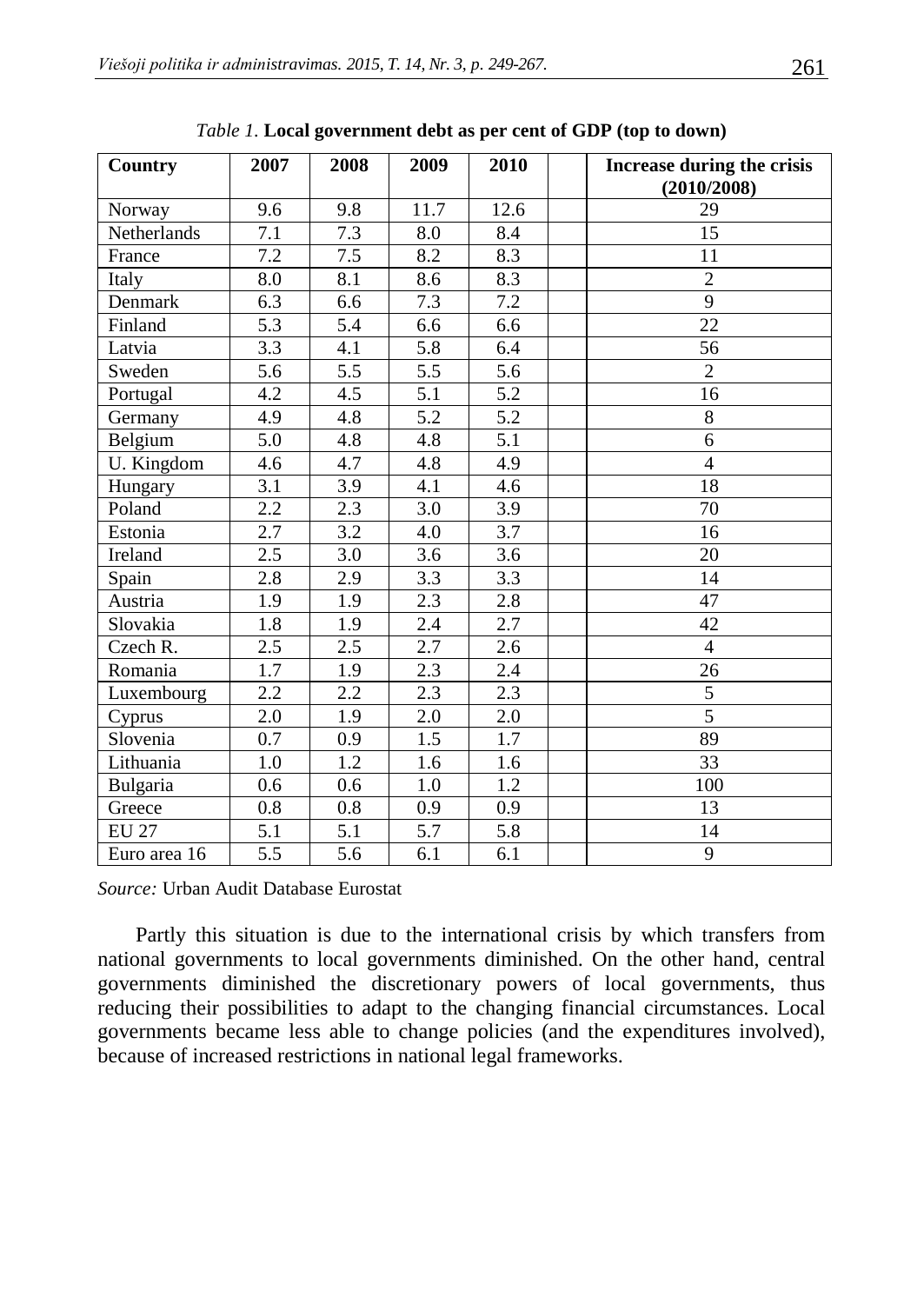| Country        | 2008  | 2009  | 2010     |
|----------------|-------|-------|----------|
| Spain          | 169.7 | 182.5 | over 220 |
| Germany        | 153.0 | 171.7 | 187.4    |
| Turkey         | 120.8 | 126.0 | 127.0    |
| Ireland        | 100.0 | 114.0 | n.a.     |
| Sweden         | 46.3  | 50.5  | 45.8     |
| Latvia         | 39.7  | 57.0  | 62.0     |
| Estonia        | 37.7  | 45.9  | 44.8     |
| Hungary        | 32.2  | 36.6  | 43.3     |
| Croatia        | 29.1  | 32.2  | 30.2     |
| Denmark        | 29.3  | 29.3  | n.a.     |
| Slovakia       | 26.7  | 31.8  | 38.4     |
| Czech Republic | 24.5  | 26.2  | 24.7     |
| Finland        | 22.4  | 23.8  | 23.2     |
| Romania        | 21.8  | 26.0  | 27.1     |
| Poland         | 20.3  | 26.0  | 33.8     |
| Slovenia       | 15.9  | 22.4  | 25.4     |
| Moldova        | 6.4   | 5.0   | 4.0      |
| Russia         | 6.1   | 7.6   | 8.0      |

#### *Table 2.* **Local government debt as per cent of total local revenues (all tiers combined, top to down: 2008)**

*Source:* Urban Audit Database Eurostat

The consequence is that many a municipality has to take action in order to reduce their financial problems. As a recent Ernst & Young report notes about Germany, "Given the desperate financial situation of many municipalities comes another wave of power cuts and tax increases on the citizens: three-quarters of local authorities want to increase 2013/2014 taxes and fees. And 37 per cent plan to reduce or discontinue services, such as street lighting in the area or in child and eldercare." [cf. 1].

# **Implications**

What does all the above imply for the position and challenges faced by local governments in Europe? Below we give a framework analysis of the pros and cons of the situation of local governments in Europe.

First we are able to conclude that the main strength of Europe is the existence of strong and consolidated local self-government systems (except for very few countries) that exercise significant levels of trust by local inhabitants (especially in Nordic countries) and deliver high quality local public services. Another strength is the fact that local government systems in Europe develop according to centrally expressed and supervised principles of local self-government that are formulated by the European Charter for Local Self Government in a comprehensive way.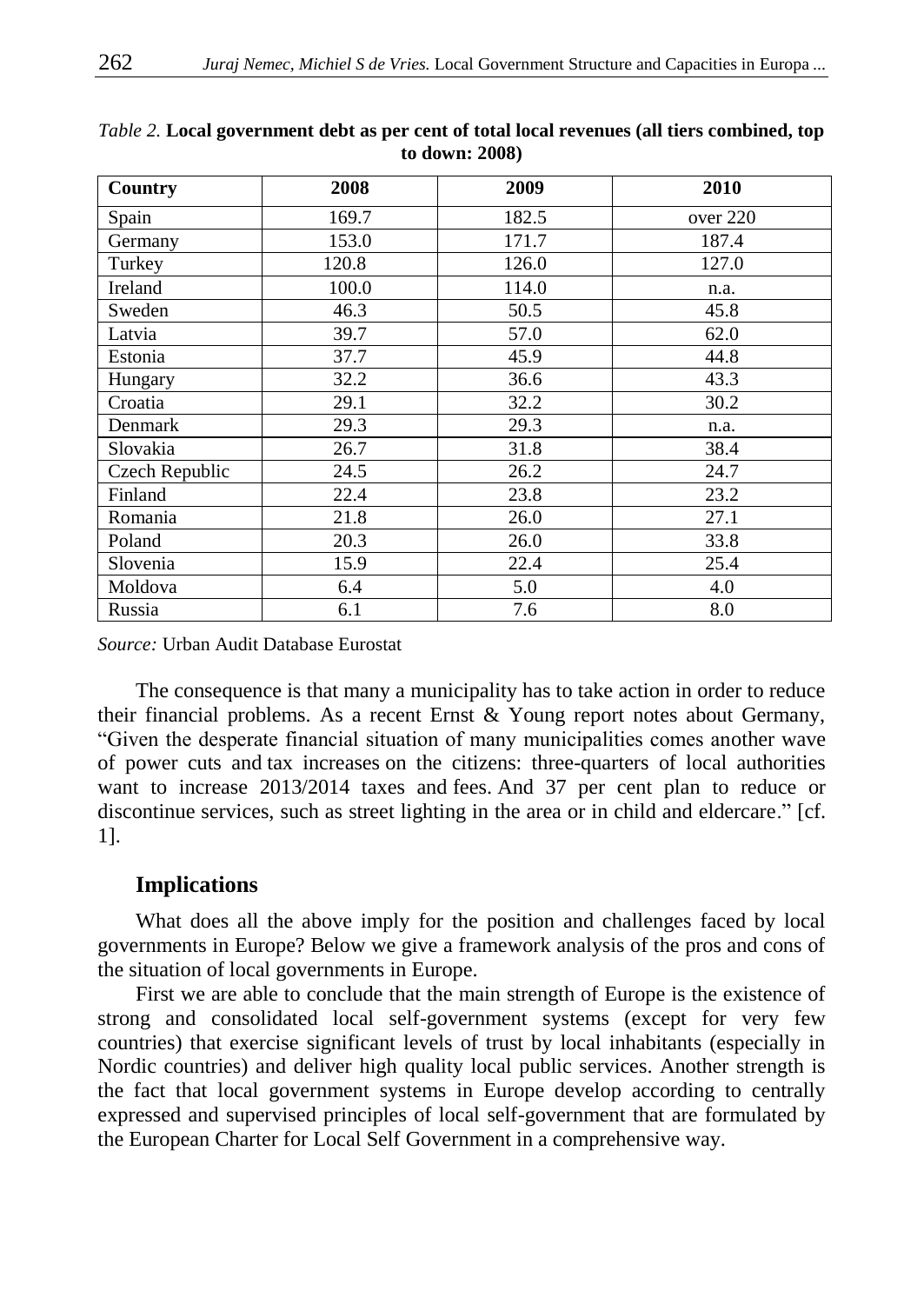The strong development of local and regional democracy in Europe is protected and based on the principles of the Charter of the Council of Local and Regional Authorities of the Council of Europe (CLRAE). Among its many activities, CLRAE regularly organizes monitoring visits to all member states to check the situation of local and regional democracy. These visits are an important and effective tool to motivate all European governments to strengthen local democracy based on the principles of the Charter. The contents of all monitoring reports (available on line) indicate that member states devote more and more attention to issues raised in such monitoring reports and tend to act accordingly. Another favorable condition for most of the region is the relatively high level of the economic and human development.

It is difficult to define common weaknesses of the local democracy in Europe. However, we need to mention the core structural challenges here, for instance the continuous discussion about amalgamation versus fragmentation. The existence of too many, too small municipalities with limited human and financial capacities to deliver local public services in some countries presents a limitation to effective and efficient local service delivery. The trade-offs between fragmentation and consolidation are frequently debated in scholarly research. Whereas consolidation of municipalities is mainly favored for its supposed impact on adequate service delivery, the basic argument for smaller local units relates to local democracy - the idea of localism and the idea of public choice. Although the ideas of localism and public choice are based on very different theoretical assumptions, both arrive at the similar conclusion that *"small is beautiful"*. The most important arguments for territorial consolidation are connected with theories on the economies of scale. According to such theories the small size of municipalities (including a lack of finance and employment opportunities for their inhabitants, a lack of technical infrastructure, difficult access to basic services and small population) limits their performance. In reality, the issue of the optimum size of municipalities is much more complicated and politically very sensitive.

Most countries indicate one overarching threat to the local democracy in Europe today, that is, the financial crisis, which significantly decreased the level of available financial resources for self-governments, while the structure of responsibilities remains the same or even increases and the demands certainly increase. Some CLRAE delegations complain that the level of budget cuts at the local and regional level is proportionally higher compared to cuts at the central level, which may result in too limited resources and subsequently decreased service delivery standards and cuts of some local services (for example some cities in Ireland already fully privatized communal waste management). Financial burdens are also increased by the trend towards outsourcing and public private partnerships, while many a local government lacks knowledge, experience, and capacity in public procurement, making the outcomes of such processes more expensive than needed.

A second core threat visible in many European countries is the trend toward recentralization (plus limited real will do continue with decentralization, respecting CLRAE recommendations), including limitations on local policy discretion by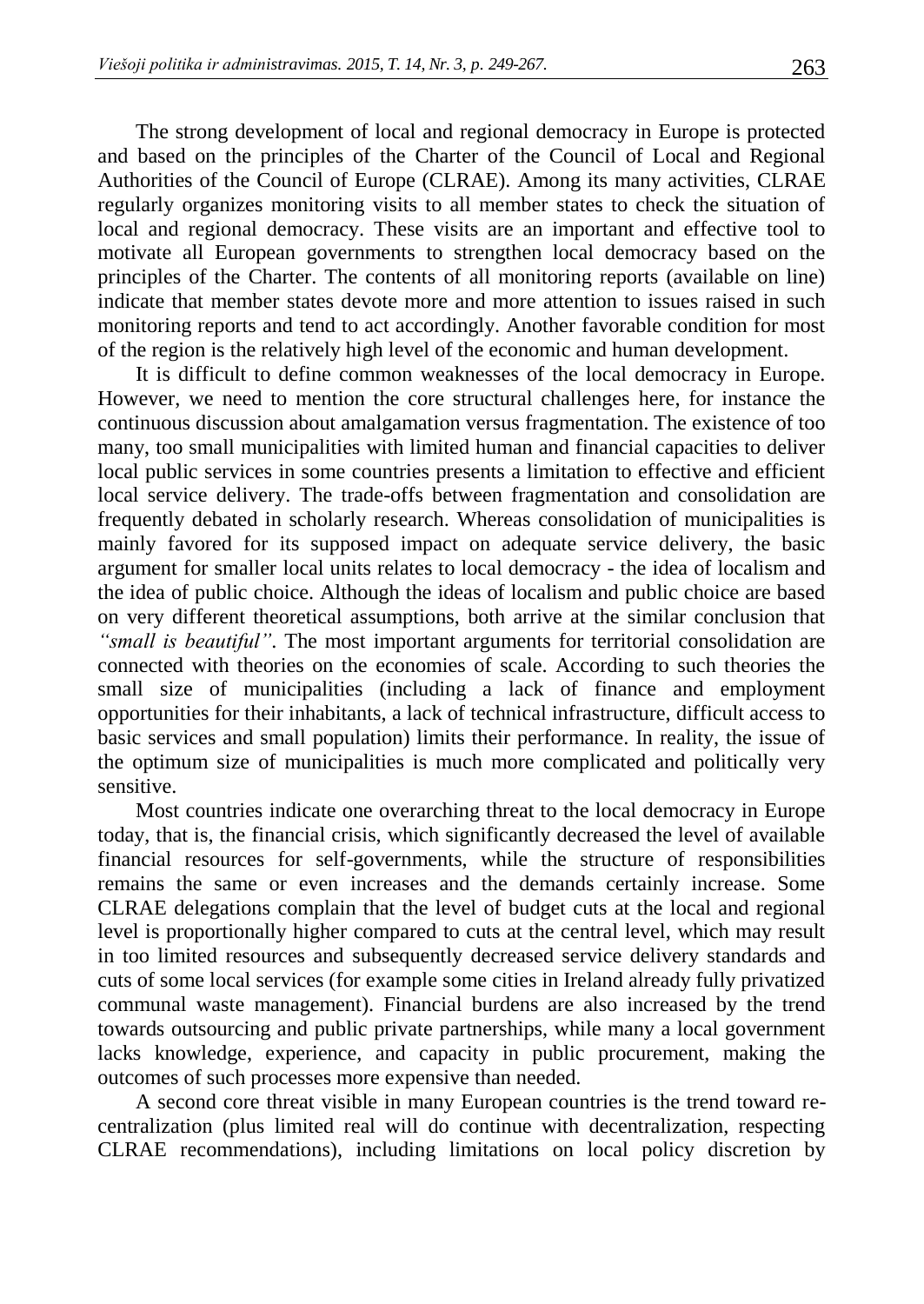national regulations and the reduction of local powers and authorities in many a policy area.

Regional issues differ, and we mentioned the situation of post-communist countries, where local democracy does not have a long tradition and still needs to be revitalized. The second clear regional challenge is the situation in some CIS countries, where central governments are not at all inclined to promote the idea of decentralization (especially Azerbaijan and Belarus).

# **Conclusion**

1. This article argued that the local government capacities and local government performance in Europe clearly rank this continent to the most developed world areas from the point of local democracy. The background factors explaining this situation have a multidimensional character and one can identify as core positive factors the relative economic wealth, high human development, the long historical tradition of the subsidiarity principle in most parts of Europe, and the regulatory function of the Council of Europe. However, this does not mean that everything is perfect in Europe and that there would be no challenges to be addressed.

2. The core challenges to be addressed from the international perspective have regional dimensions. They are seen in the varying development of local democracy, especially along the East West continuum and the varying development of local autonomy, especially along the North-South continuum.

3. For instance along the East-West continuum one sees the specific challenges of several post-communist countries compared to the more optimal situation of local governments within the old EU-member states. Most improvement and assistance are needed in those countries where self-government structures are still weak or in early phases of their development – parts of the Balkan area, Moldova, Ukraine and Caucasus. Taking the strong position of CLRAE into account, the coordination of such assistance and training within CLRAE activities could avoid any potential conflicts and problems.

4. The North-South dimension still represents the division between more and less developed subsidiarity and varying trust in strong local autonomy. In the northern part of Europe local governments are responsible for more policy areas and their part in the public expenditures are significantly higher than in Southern Europe. However, the trend seen is that in especially in the North, national financial problems are partially transferred to the local level by decentralizing policies without providing the necessary financial means, and simultaneously limiting municipalities in their policy discretion by national regulations, and thus also limiting the possibilities of municipalities to address their financial problems.

5. Concluding, this article argues that currently the main challenges for local government in Europe are structural and institutional, in terms of horizontal and vertical intergovernmental relations. The new trends in Europe initiated mainly by national governments, from decentralization towards re-centralization, the growing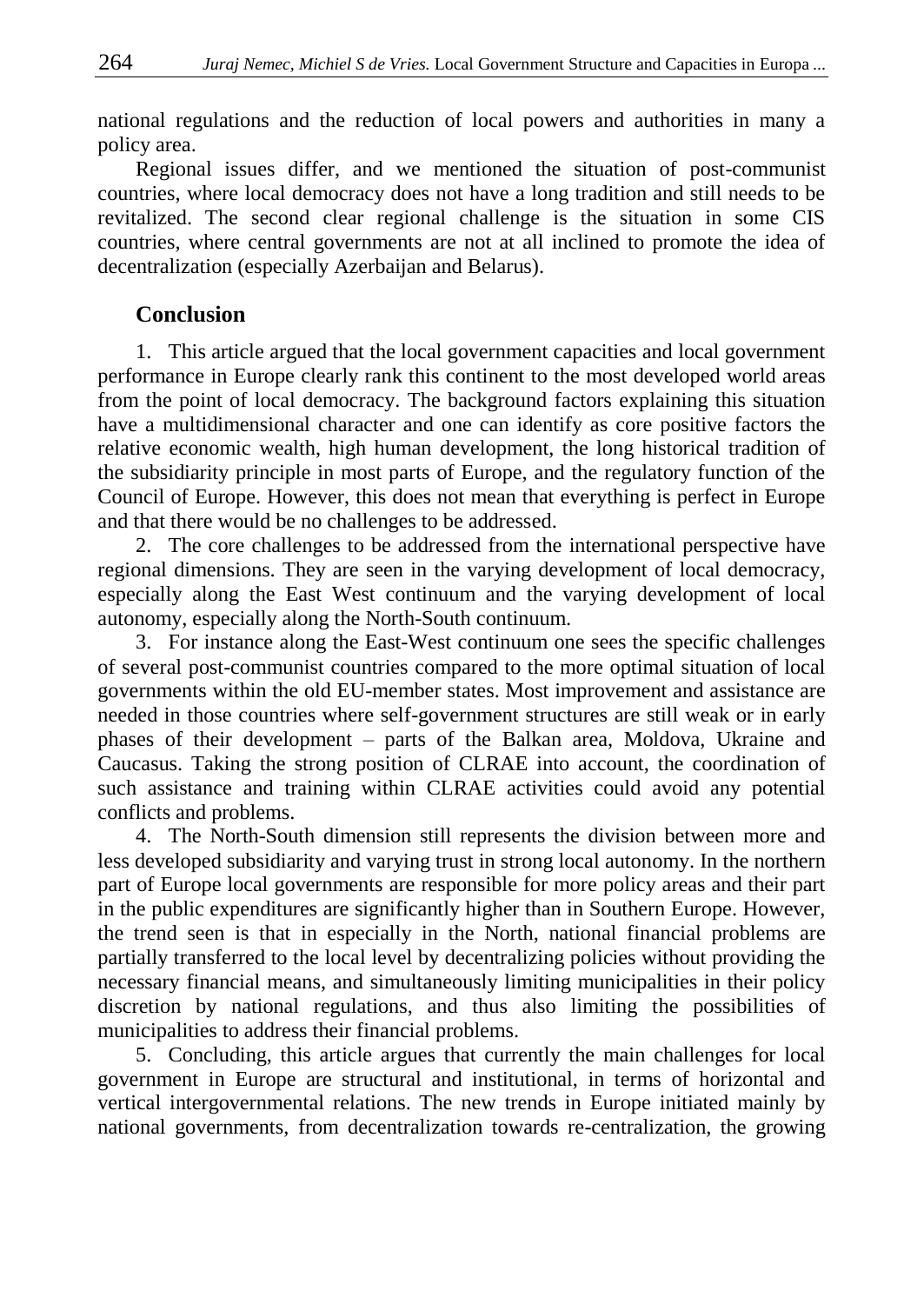financial problems of local governments and the amalgamations, pose challenges difficult to address properly.

## **References**

- 1. Armstrong, M. (2013). *The European Debt Bomb – Unbelievable*, [August 22.](http://armstrongeconomics.com/2013/08/22/the-european-debt-bomb-unbelievable/)  <http://armstrongeconomics.com/2013/08/22/the-european-debt-bomb-unbelievable/>
- 2. CEMR. (2011). Council of European Municipalities and Regions. *Local and regional government in Europe Structures and competences*. [www.ccre.org](http://www.ccre.org/) (accessed December  $1<sup>st</sup>$ , 2013).
- 3. Dabla-Norris, E. and P. Wade. (2002). *Production, Rent Seeking and Wealth Distribution*. Washington DC. International Monetary Fund. IMF working paper 29.
- 4. De Vries, M. S. (2000). The rise and fall of decentralization: A comparative analysis of arguments and practices in European countries. *European journal of political research*, 38(2), 193-224.
- 5. De Vries, M.S. and I. Sobis. (2013). Consolidation in local government: An international comparison of arguments and practices. In: *Administration: Journal of the Institute of Public Administration of Ireland*: vol. 61, no. 3*.*
- 6. Demographia World Urban Areas. (2013). 9th Annual Edition. Available online: http://www.demographia.com/db-worldua.pdf (accessed on December, 1<sup>st</sup>, 2013).
- 7. European Commission. (2013). *Urban Audit.* European Commission, DG Regional Policy and Eurostat. Available: [www.urbanaudit.org.](http://www.urbanaudit.org/) (Accessed December  $1<sup>st</sup>$ , 2013).
- 8. Fox, W., & T. Gurley-Calvez. (2006). Will consolidation improve sub-national governments? *World Bank Policy Research Working Paper*, (3913).
- 9. Gellén, M. (2012). Does Centralization Serve Efficiency? De-Agencification in Hungary. *NISPAcee Journal of Public Administration and Policy*, 5(2), 67-87.
- 10. Gel'man, V., & T. Lankina. (2008). Authoritarian versus democratic diffusions: explaining institutional choices in Russia's local government. *Post-Soviet Affairs*, 24(1), 40-62.
- 11. Goldsmith, M., & E. Page. (Eds.). (1987). *Central and local government relations: a comparative analysis of West European unitary states*. Sage Publications.
- 12. Moreno, A. M. (ed). (2012). *Local government in the member states of the European Union: a comparative perspective*. Madrid: INAP
- 13. Peters, B. G., C. Dahlström, C., & J. Pierre. (Eds). (2011). *Steering from the Centre: Strengthening political control in western democracies*. University of Toronto Press.
- 14. Pola, G. (2010). 1948-2008: The Ups And Downs of a 60–years–long decentralization process In Italy. IAFCS conference. *Decentralizing and Re-centralizing Trends in the Distribution of Powers within Federal Countries*. 2008, Barcelona, September 19-20, 121-140.
- 15. Saltman, R. B. (2008). Decentralization, re-centralization and future European health policy. *The European Journal of Public Health*, 18(2), 104-106.
- 16. Seliverstov, V. and V. Leksin. (2010). Present Centralization in Russian Federalism: Economic Effects and Interactions. In: IAFCS conference. *Decentralizing and Re-*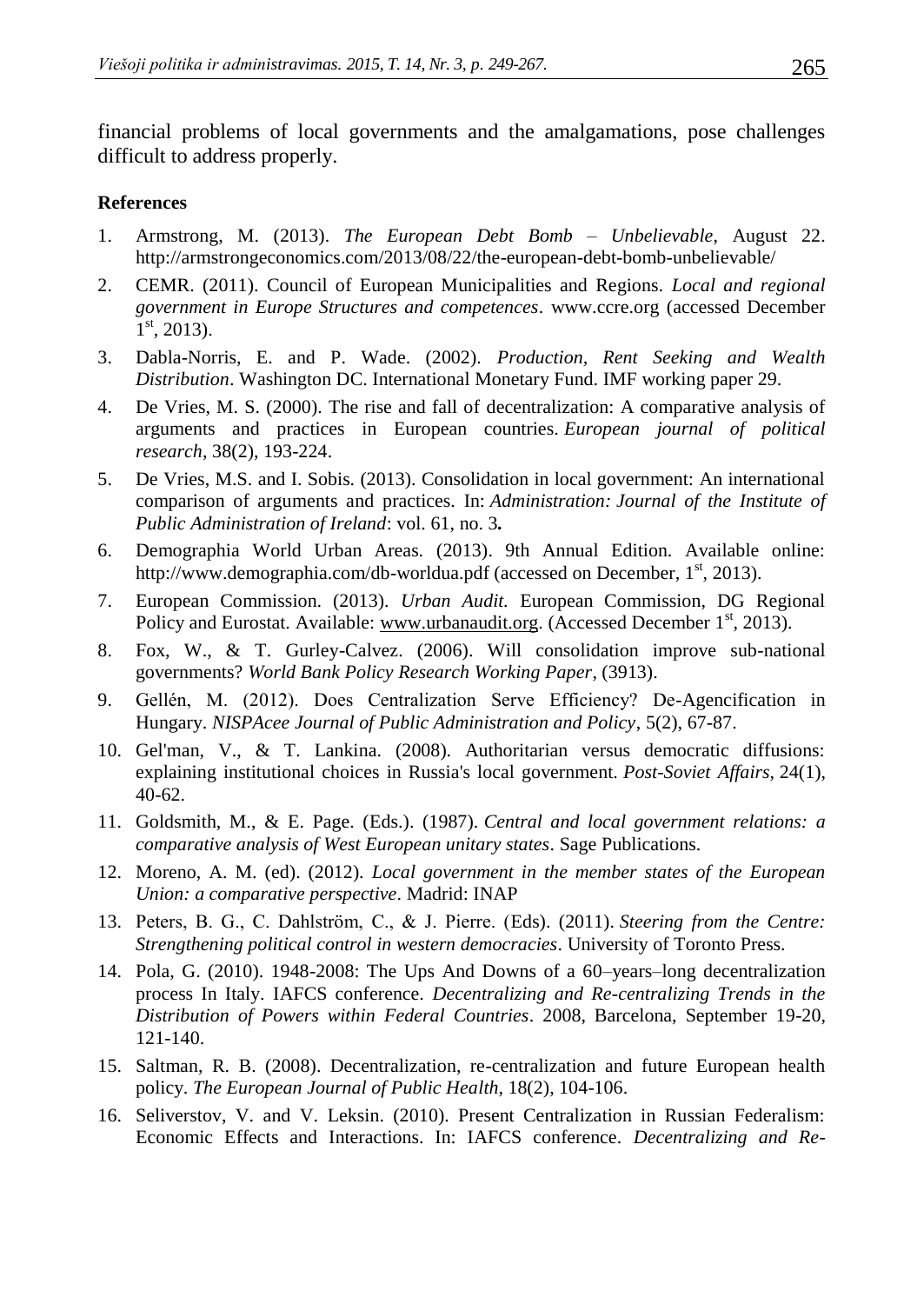*centralizing Trends in the Distribution of Powers within Federal Countries. 2008*, Barcelona, September 19-20, 141-155.

- 17. UNDP, 2014
- 18. Vajdova, Z. and D. Čermak (2006). Uzemni změny obci v ČR od roku. 1990. (Territorial changes of municipalities in the Czech Republic since 1990). In: Z. Vajdova, D. Čermak, and M. Illner (eds.) *Autonomie a spoluprace: důsledky ustaveni obecniho zřizeni v roce 1990 (Autonomy and Cooperation: Impacts of the Municipal System of 1990)*. Prague: Institute of Sociology ASCR, Sociological Studies 6(2), 27–37.
- 19. Warner, M. E. (2012). Privatization and urban governance: The continuing challenges of efficiency, voice and integration. *Cities* (29), 38-43.

#### Juraj Nemec, Michiel S de Vries

#### **Vietos valdžios struktūra ir gebėjimai Europoje**

#### Anotacija

Straipsnyje įrodoma, jog vietos valdžios gebėjimai ir veiklumas Europoje leidžia aiškiai laikyti šį žemyną kaip labiausiai pažengusį vietos savialdos srityje. Kontekstiniai veiksniai, paaiškinantys šią situaciją, yra daugiadimensiniai – kaip esminius teigiamus veiksnius galima išskirti santykinę ekonominę gerovę, aukštą žmogaus raidos indeksą, ilgą istorinę subsidiarumo principo daugelyje Europos šalių tradiciją ir reguliacinę Europos Tarybos funkciją. Nuoseklus vietos ir regioninės demokratijos Europoje vystymasis yra ginamas ir grindžiamas Europos Tarybos priimtoje Europos vietos savivaldos chartijos principais. Europos Taryba, be daugelio kitų veiklų, reguliariai vykdo stebėsenos vizitus į visa šalis nares, kurių metu tikrina vietos ir regioninės demokratijos situaciją. Šie vizitai yra svarbi ir efektyvi visų Europos šalių vyriausybių motyvavimo stiprinti Chartijos principais pagrįstą vietos demokratiją priemonė. Tačiau tai nereiškia, jog Europoje viskas tobula ir kad nėra jokių iššūkių, į kuriuos reikėtų reaguoti. Yra sunku aiškiai apibrėžti bendrus vietos demokratijos trūkumus Europoje. Tačiau reikia paminėti, jog kaip vieną esminių struktūrinių iššūkių galima išskirti nepertraukiamą diskusiją apie suvienijimą versus fragmentaciją. Dauguma šalių kaip vieną svarbiausių grėsmių vietos demokratijai šiandienos Europoje nurodo finansinę krizę, kuri žymiai sumažino vietos valdžiai prieinamų finansinių išteklių lygį, nors atsakomybė išlieka tokia pati ar net didesnė, tuo pačiu neabejotinai didėja ir poreikiai. Kita daugumoje Europos šalių pastebima esminė grėsmė yra recentralizacijos arba ribotos valios tęsti decentralizaciją tiek išsivysčiusiose, tiek besivystančiose demokratijose, tendencija. Regioninės problemos yra skirtingos, ypač situacija pokomunistinėse šalyse, neturinčiose ilgos vietos demokratijos tradicijos, kuri turi būti gaivinama iš naujo. Dar daugiau, centrinė valdžia kai kuriose NVS šalyse visiškai nėra linkusi propaguoti decentralizacijos idėją kaip oficialią nacionalinę politiką (ypač Baltarusija ir Azerbaidžanas).

*Juraj Nemec* **–** Professor, Dr. at the Department of Public Economics, Faculty of Ecomonics and Administration, Masaryk University, Brno, Czech Republic E-mail.: Juraj.Nemec@econ.muni.cz

*Michiel S de Vries* **–** holds the chair in Public Administration at the Radboud University of Nijmegen and is visiting professor at the Masaryk University; President of the International Association of Schools and Institutes of Administration (IASIA)